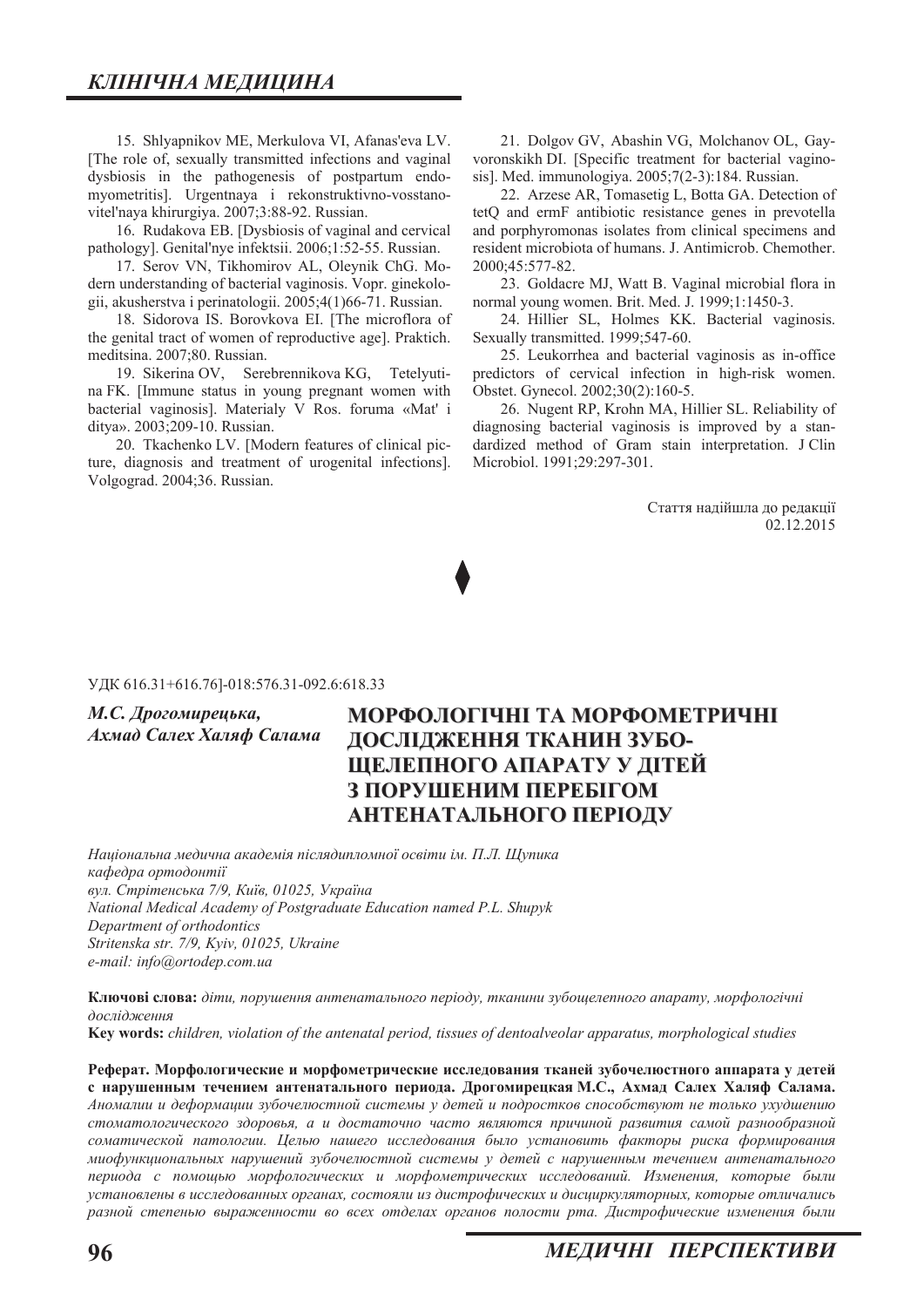$\delta$ бнаружены в эпителии десен и языка. Дисциркуляторные нарушения характеризовались формированием  $i$  *отека подслизистой основы, развитием полнокровия сосудистого русла и наличием кровоизлияния под* базальной мембраной эпителия и стромой слюнной железы. Выраженные изменения регистрировали в нервных элементах органов полости рта.

Abstract. The morphological and morphometric study of tissues of dentoalveolar system in children with **LEPT RIMGE BET AT STADDE STATE IS STATE OF STATE OF STATE IS STATE AT A STATE AT A STATE ANOMALIES and <b>STATE IS 2000 CODE** *deformation of dental system in children and adolescents contribute not only to the deterioration of dental health, bat quite often this is the cause of a wide range of somatic pathology. The aim of our study was to determine risk factors of dental system myofunctional disorders in children with impaired course of the antenatal period using morphological and morphometric studies. The changes that have been defined in the organs examined were dystrophic and dyscirculatory and differed in degrees of severity in all parts of the oral cavity. Dystrophic changes were detected in the gums and tongue epithelium. Dyscirculatory disorders were characterized by formation of submucosal edema, development of the vascular bed hyperemia and presence of hemorrhage under the basement membrane of the epithelium and salivary gland stroma. Pronounced changes were recorded in the nerve cells of the oral cavity.* 

Зубощелепна система людини є частиною організму, яка динамічно змінюється під дією комплексу різних взаємопов'язаних та взаємозумовлених факторів [1, 7, 8]. Аномалії розвитку зубощелепної системи призводять до суттєвих пошкоджень не тільки здоров'я, але й соціальної адаптації людини [5, 6, 10].

У структурі розповсюдженості стоматологічних захворювань у дітей зубощелепні аномалії посідають третє місце після карієсу зубів та захворювань пародонту [5, 6, 10, 14, 15]. При аналізі епідеміологічних даних розповсюдженості патології розвитку зубощелепної системи виявлені тенденції до подальшого зростання зубощелепних аномалій як в Україні, так і в інших країнах світу [3].

Аномалії і деформації зубощелепної системи у дітей та підлітків сприяють не тільки погіршенню стоматологічного здоров'я, а й досить часто є причиною розвитку самої різноманітної соматичної патології. А соматична патологія, у свою чергу, негативно впливає на перебіг захворювань порожнини рота. Віддзеркаленням порушень, що відбуваються у дітей, які мають різні відхилення здоров'я, є зміни стоматологічного статусу, і це зумовлено етіологічною, патогенетичною, морфологічною й функціональною інтеграцією всіх систем організму  $[3, 11, 16]$ .

Організм людини - неподільне ціле і, як будьяка інша біологічна система, вимагає складних методів для опису й аналізу. Проте, щоб вивчити елемент або функціонуючу систему, ми змушені фокусуватися на одному морфофункціональному аспекті життєдіяльності організму. Оскільки жодна з систем не функціонує ізольовано, необхідно постійно співвідносити отримані дані з усім організмом [2, 12].

У теперішній час науковці обгрунтували концепцію спільності факторів, що формують як стоматологічний статус, так і стан соматичного здоров'я [4, 9, 13]. Однією зі складових стоматологічного здоров'я є морфологічний, функціональний, естетичний оптимум і рівновага в зубощелепній системі, що відображає поняття «норми» в ортодонтії.

Мета дослідження - встановлення факторів ризику формування міофункціональних порушень зубощелепної системи у дітей з порушеним перебігом антенатального періоду за допомогою морфологічних та морфометричних досліджень.

#### МАТЕРІАЛИ ТА МЕТОДИ ДОСЛІДЖЕНЬ

Для вивчення морфологічних і морфометричних змін тканин зубощелепної системи нами були проаналізовані історії хвороби 22 дітей з різною патологією антенатального періоду розвитку і захворюваннями раннього віку, а також досліджений секційний матеріал.

Мікроскопічне дослідження органів порожнини рота проведено у померлих дітей 1 року життя на базі патологоанатомічного відділення Київської литячої клінічної лікарні. Лослілжували слизову оболонку щоки, кісткову тканину щелеп, тканини язика й слинних залоз. При описі мікропрепаратів звертали увагу на ступінь вираженості дисциркуляторних, дистрофічних і дисрегенераторних процесів.

Органи, отримані після розтину, фіксували в 10% формаліні протягом доби, далі здійснювалася проводка по спиртам зростаючої міцності з використанням гістопроцесора, заливка в парафін. З парафінових блоків виготовлялися зрізи товщиною 4-5 мкм на мікротомі напівавтоматі з заданою товщиною зрізу, забарвлювалися гематоксиліном і еозіном.

#### РЕЗУЛЬТАТИ ТА ЇХ ОБГОВОРЕННЯ

Результати проведених досліджень показали, що в органах тканин порожнини рота у дітей з несприятливим перебігом антенатального періоду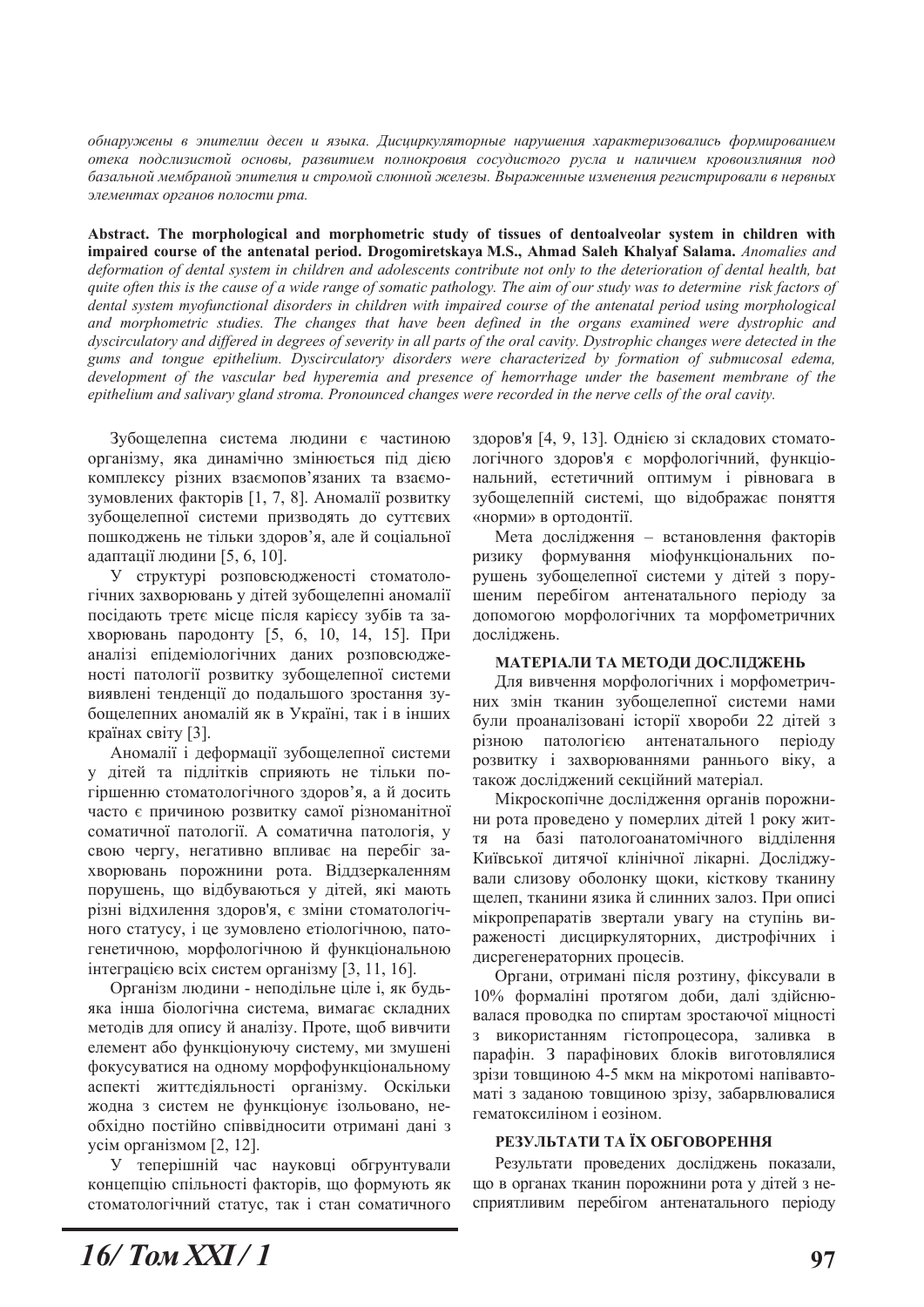розвитку обов'язково виникають порушення, які виражені більшою або меншою мірою. При цьому в епітеліальному шарі слизової оболонки порожнини рота збільшувалась кількість рядів

шипуватих клітин (до 6-8). У клітинах цього шару була виражена гідропічна або балонна дистрофія з дислокацією ядер на периферії клітин (рис. 1).



Рис. 1. Сосочок язика, гідропічна дистрофія клітин шипуватого шару, х 40, гематоксилін та еозін

У підслизовому шарі простежувався помірно виражений набряк, особливо в периваскулярних ділянках, де наповнення судин кров'ю було досить повним (рис. 2). Далі розташовувались малі слинні залози, в яких кількість ацинусів в одній частці була від 9 до 12. Разом з тим, відмічалась зернистість або вакуолізація цитоплазми секреторних клітин, у яких ядра були зсунуті в сторону базальної мембрани. При

цьому окремі залози виглядали як кістозно розширені. Крім того, периглобулярно та в товщі м'язового шару диференціювали окремі нервові елементи у вигляді малочисельних, тісно розташованих між собою нервових стовпчиків з вираженим периневральним набряком та дистрофічними змінами (рис. 3). Навколо судин та протоків залоз виділяли забагато волокнистої тканини.



Рис. 2. Зовнішня поверхня язика. Набряк і повнокров'я судин **в субепітеліальній зоні язика, х 40, гематоксилін та еозин**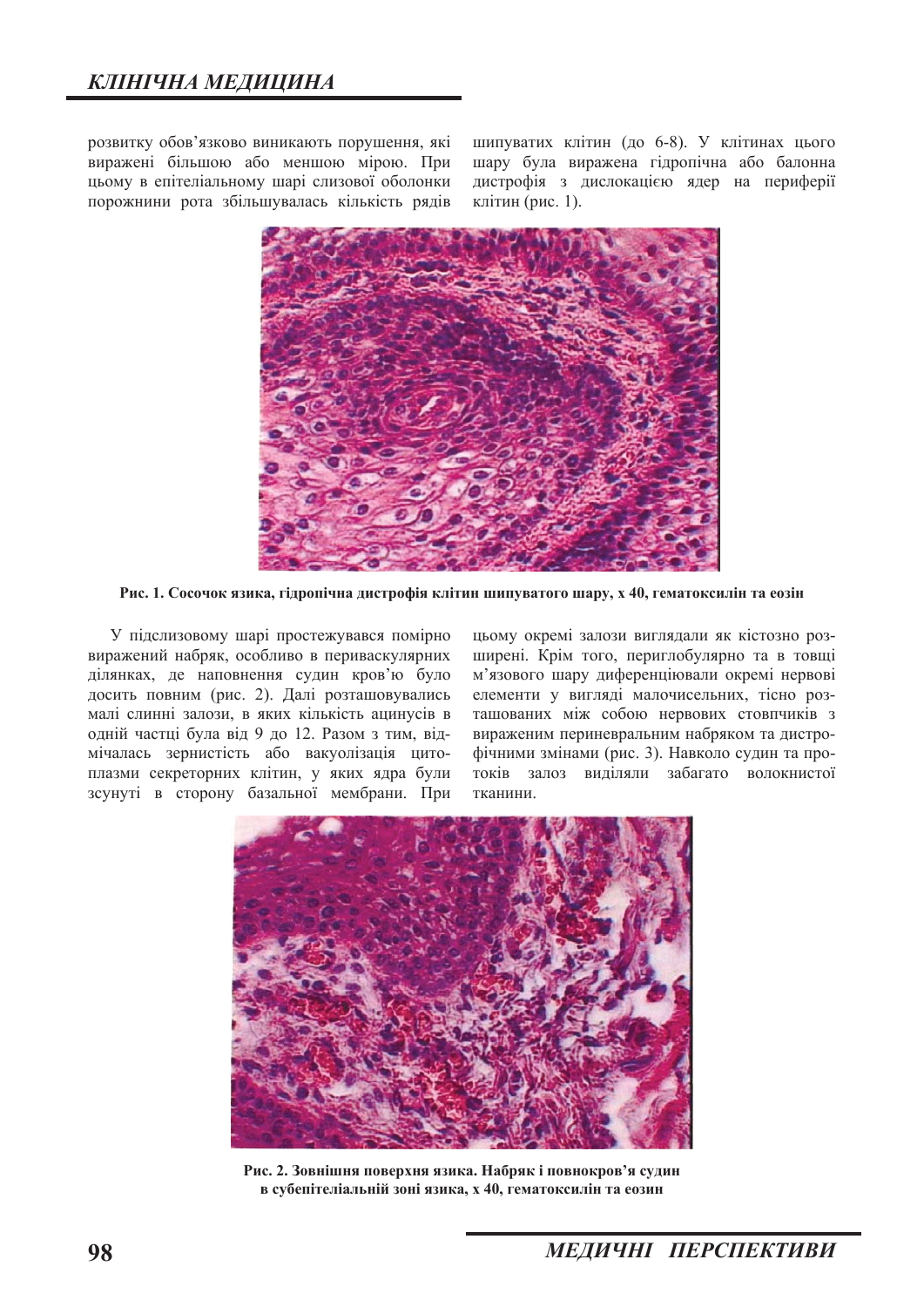У товщі язика спостерігали слабко виражене диференціювання сосочків. При цьому визначались в основному грибовидні та листовидні сосочки, які були вкриті багатошаровим плоским епітелієм (рис. 4). На поверхні сосочків простежувались нерівномірно виражені рогові маси із включенням у них зерен кератогеаліну, а в клітинах шипуватого шару переважно були встановлені явища гідропічної дистрофії. При цьому в стромі сосочків язика спостерігали набряк на рівні підслизового шару, який був більш вираженим під базальною мембраною та периваскулярно.



Рис. 3. Нервовий стовпчик в товщі язика. Виражений периневральний набряк та повнокров'я судин периневрія, х 40, гематоксилин та еозін

В основі окремих грибовидних сосочків визначали нервові елементи з явищами гідропічної дистрофії осьових циліндрів та периневральним набряком. У підслизовому шарі та

місцями в товщі м'язової оболонки зустрічались мілкі групи слизових залоз, які були побудовані з ацинарних структур з явищами гідропічної та зернистої дистрофії клітин (рис. 5).



Рис. 4. Загальний вигляд сосочків язика. Набряк субепітеліальної зони. Виражений набряк міжм'язових прошарків, х 40, гематоксилін та еозін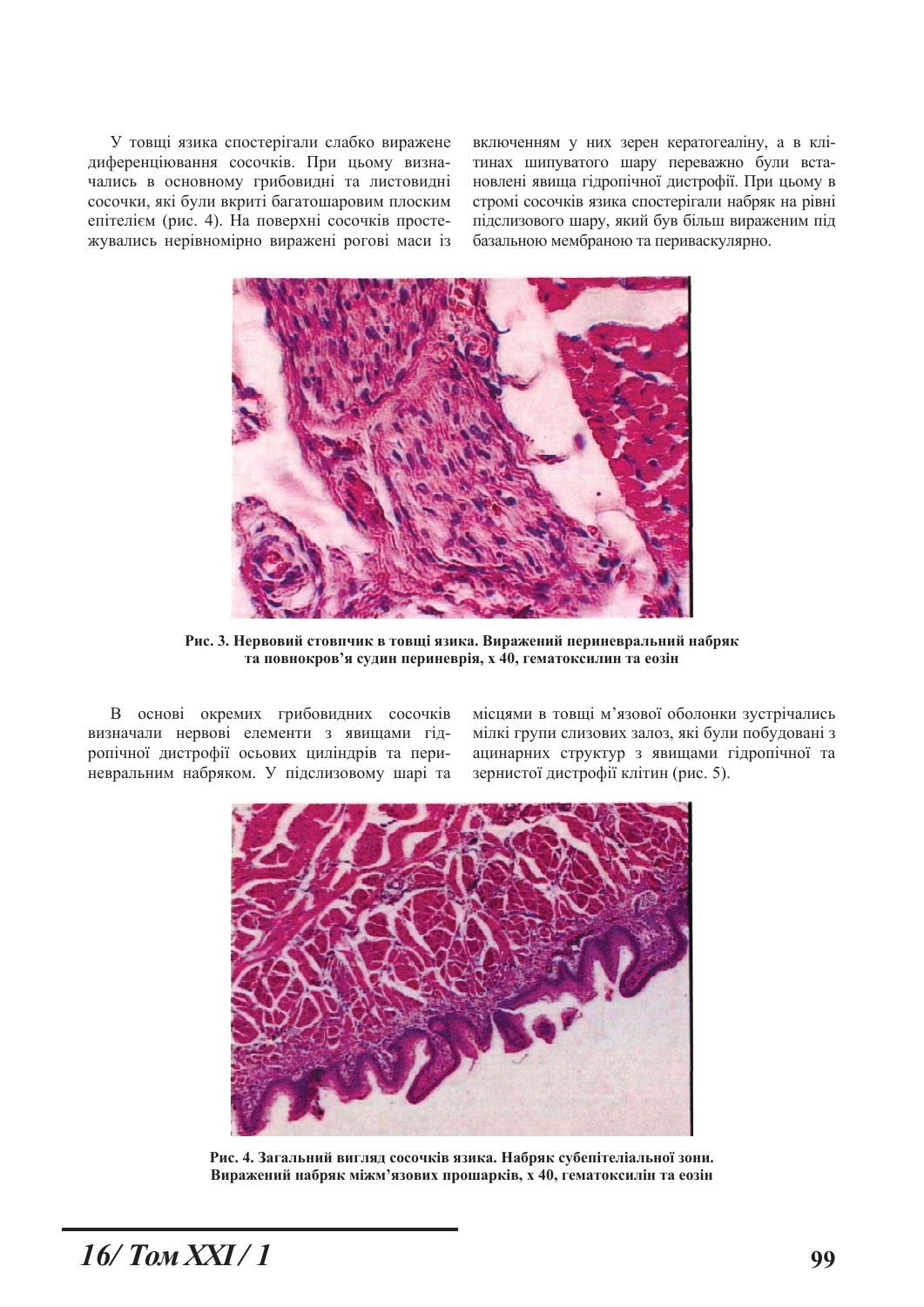У стромі м'язової оболонки визначався набряк, який був здебільше периваскулярним, а також надлишок елементів волокнистої танини навколо судин. У підслизовому та м'язовому

шарах з великою постійністю виявлялись клітинні елементи лімфогістоцитарного ряду та окремі макрофаги.



Рис. 5. М'язовий шар язика. Виражений набряк міжм'язової строми, х 40, гематоксилін та еозін

Морфологічні зміни були виявлені також при дослідженні крупних слинних залоз (підборідні, привушні). Так, залізиста тканина була, в основному, диференційована на секреторні відділи та протоки. У клітинах ацинусів простежувалась гідропічна дистрофія, накопичувались мілкі еозинофільні гранули. Ядра клітин були відтиснені до базальної мембрани. При цьому протоки мали характерну дворядову вистилку та були місцями кістозно розширені зі сплющенням внутрішнього клітинного шару. У таких протоках визначався щільний еозинофільний секрет (рис. 6).

У стромі залози був виражений набряк, зустрічались ділянки крововиливів, навіть місцями досить протяжні. У нервових елементах (гангліях та осьових циліндрах нервових волокон) визначалась гідропічна дистрофія.



Рис. 6. Вихідна протока привушної слинної залози. Виражений набряк предуктарної зони, повнокров'я судин, ділянки крововиливу. Щільний секрет у просвіті, х 40, гематоксилін та еозін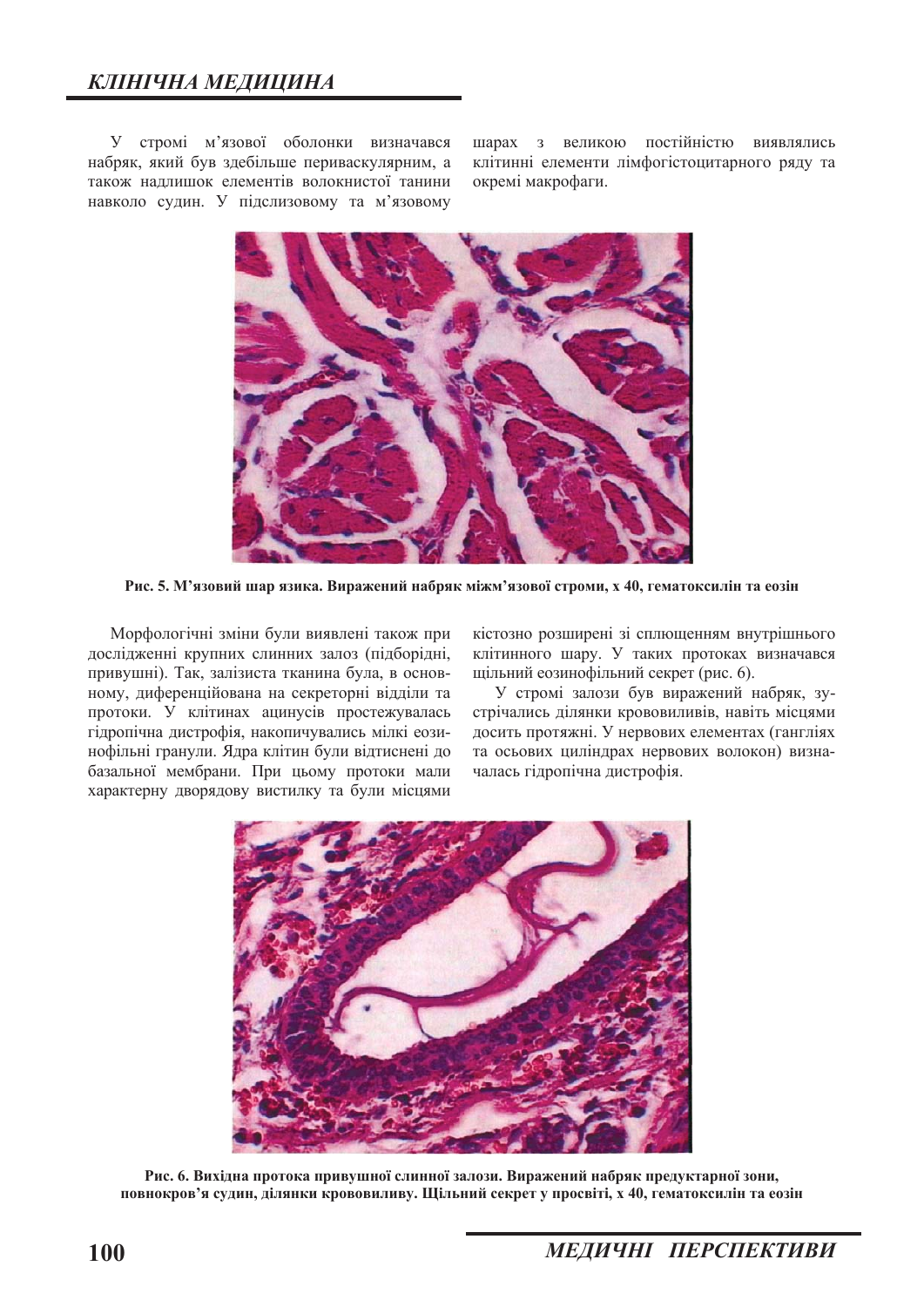При оцінці стану зубного зачатку та навколозубних тканин переважали порушення кровообігу в слизовій оболонці ясен та в м'яких тканинах зубного зачатку, а також у близько розташованих навколозубних тканинах.

Разом з тим, було встановлено, що порушення кровообігу залежали від тривалості життя плоду

і новонародженого та з часом збільшувались. При цьому для змін у тканинах зубного сосочка було характерним повнокров'я судин (рис. 7) з рихлим розташуванням клітинних і волокнистих структур (рис. 8). Стінки судин виглядали досить тонкими, а просвіти значно розширеними.



Рис. 7. Повнокров'я зубного сосочка. Фарбування гематоксиліном та еозіном х 100

Однак привертає увагу той факт, що зміни мали місце і в спеціалізованих клітинах одонтобластах та амелобластах. Так, амелобласти знаходились у стані слабовираженої проліферації. Окремі клітини збільшувались у розмірах за рахунок виникнення в цитоплазмі гранул білкового характеру, які зсовували ядро до їх базального полюсу. Цитоплазма виглядала нерівномірно профарбованою і відмічалась рихлість епітеліального пласту. В одонтобластах визначали слабковиражену вакуолізацію з просвітленням цитоплазми без ознак проліферативної активності клітин.



Рис. 8. Набряк строми зубного сосочка. Фарбування гематоксиліном та еозіном х 100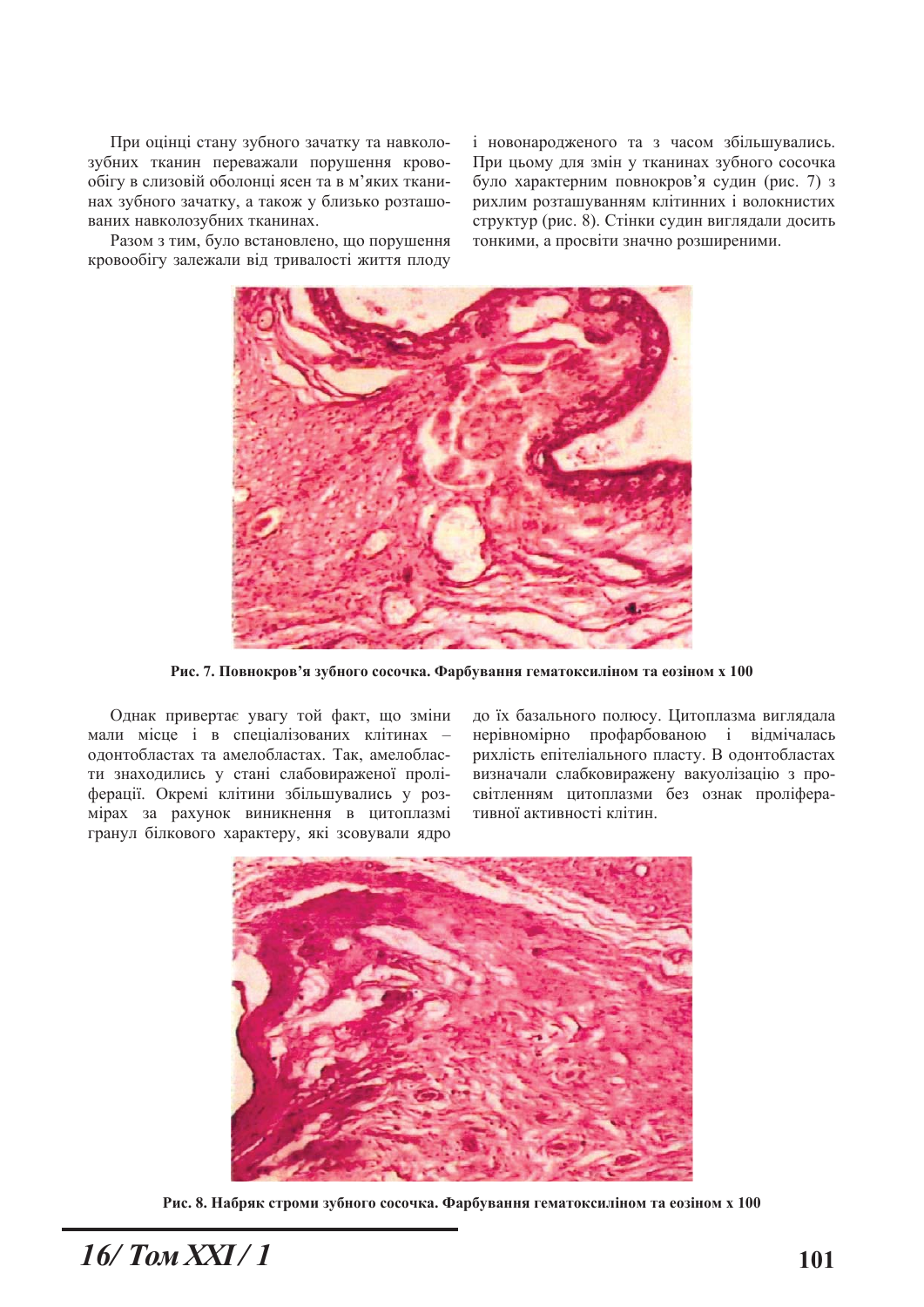Таким чином, ті зміни, що були встановлені в досліджених органах, складались із дистрофічних та дисциркуляторних, які відрізнялись різним ступенем вираженості в усіх відділах органів порожнини рота.

У першу чергу, дистрофічні зміни були виявлені в епітелії ясен та язика. Саме тут було встановлено збільшення числа рядів клітин у шипуватому шарі та спостерігались очагові процеси ороговіння, в основному в язиці, чого не повинно бути в нормальних умовах. Відомо, що збільшення числа клітинних рядів та поява рогового шару в епітелії порожнини рота є захисною реакцією на дію ряду факторів, у тому числі й механічного характеру. Після усунення причини гістіоархетиктоніка епітеліального шару може нормалізуватися, а при подовженні дії шкідливого фактору виникає стійка дизрегенерація, яка підтримує хронічне запалення (стоматит та глосит).

Дисциркуляторні порушення характеризувались формуванням набряку підслизової основи, розвитком повнокров'я судинного русла та наявністю крововиливу під базальною мембраною епітелію і стромою слинної залози. Наявність дисциркуляторних процесів свідчили про гіпоксію тканин, що в окремих випадках при довготривалому перебігу сприяло формуванню склерозу та ше більше поглиблювало саму riποκείω.

Склеропластичні процеси в слинній залозі розвивались, в основному, навколо ацинусів та протоків. У стані гіпоксії клітини ацинусів піддавались дистрофічним змінам у вигляді гідропічної та зернистої дистрофії, протоки кістозно розширювались, а епітелій піддавався атрофії. Слід враховувати той факт, що в подальшому такі зміни можуть сприяти зміні якості слини та підтримувати явища запалення.

Значно виражені зміни реєстрували в нервових елементах органів порожнини рота. Це стосувалось як нервових гангліїв, так і нервових волокон. У таких елементах були виражені

дистрофічні зміни ганглійних клітин та осьових циліндрів, а також периневральний набряк і початок ніжноволокнистого склерозу. Такі процеси можуть у подальшому спричиняти порушення нервової збудженості та провідності, що стосується, в основному, смакового аналізатора.

#### **ПІЛСУМОК**

Виконані морфологічні та морфометричні дослілження дозволили виявити фактори, які сприяють формуванню шкілливих звичок у літей у ранньому віці. Тому при хронічній механічній дії, особливо довготривалій, в органах порожнини рота можна очікувати появу виражених дистрофічних та склеропластичних процесів, які в подальшому можуть призвести до негативного впливу на зачатки зубів як тимчасової, так і постійної генерації, до порушення процесів диференціювання і регенерації епітеліальної тканини слизової оболонки порожнини рота, язика та ясен, а також до змін дистрофічного й атрофічного характеру з боку малих та великих слинних залоз із кістозними змінами протоків перилобулярним і перидуктальним склерозом, що може сприяти зміні кількості, якості та порушенню її пасажу в порожнині. Крім того, такий шкідливий фактор, як хронічна механічна дія, може призвести до тривалої гіпоксії тканин, яка на ранніх стадіях сприяє розвитку повнокров'я, стазів, периваскулярного набряку з переходом у склеропластичний процес та виникненням атрофічних змін у структурних елементах, а також до пошкодження рецепторного апарату з порушенням діяльності смакового аналізатора, про що свідчать дистрофічні та дисциркуляторні порушення в нервових гангліях та волокнах. Всі вищеперераховані структурно-морфологічні зміни як окремо, так і в сукупності, складають умови для пізнього прорізування зубів, формування раннього карієсу в них, а на більш пізніх етапах розвитку зубощелепної системи - до розвитку патології прикусу.

## СПИСОК ЛІТЕРАТУРИ

1. Адамчик А.А. Вредные привычки и раннее ортодонтическое лечение / А.А. Адамчик // Материалы VII Междунар. конф. челюстно-лицевых хирургов и стоматологов. - СПб., 2009. - С. 16.

2. Біда О.В. Стоматологічне здоров'я дітей молодшого та середнього шкільного віку і критерії його оцінки / О.В. Біла // Укр. стоматол. альманах.  $-2007$ .  $-\text{Ne } 1. - \text{C}$ . 51-54.

3. Васманова Е.В. Новый подход к профилактике аномалий прикуса / Е.В. Васманова, И.Н. Минаева, Н.В. Морозова // Достижения в стоматологии и пути совершенствования последипломного стоматологического образования: материалы науч.-практ. конф. -Москва, 2001. - С. 164-165.

4. Даминов Т.О. Роль общих факторов в патогенезе развития деформаций зубочелюстной системы у детей / Т.О. Даминов // Стоматология детского возраста и профилактика. 2001. - №2. - С. 33-36.

5. Деньга О.В. Поширеність зубощелепних аномалій і карієсу зубів у дітей у період раннього